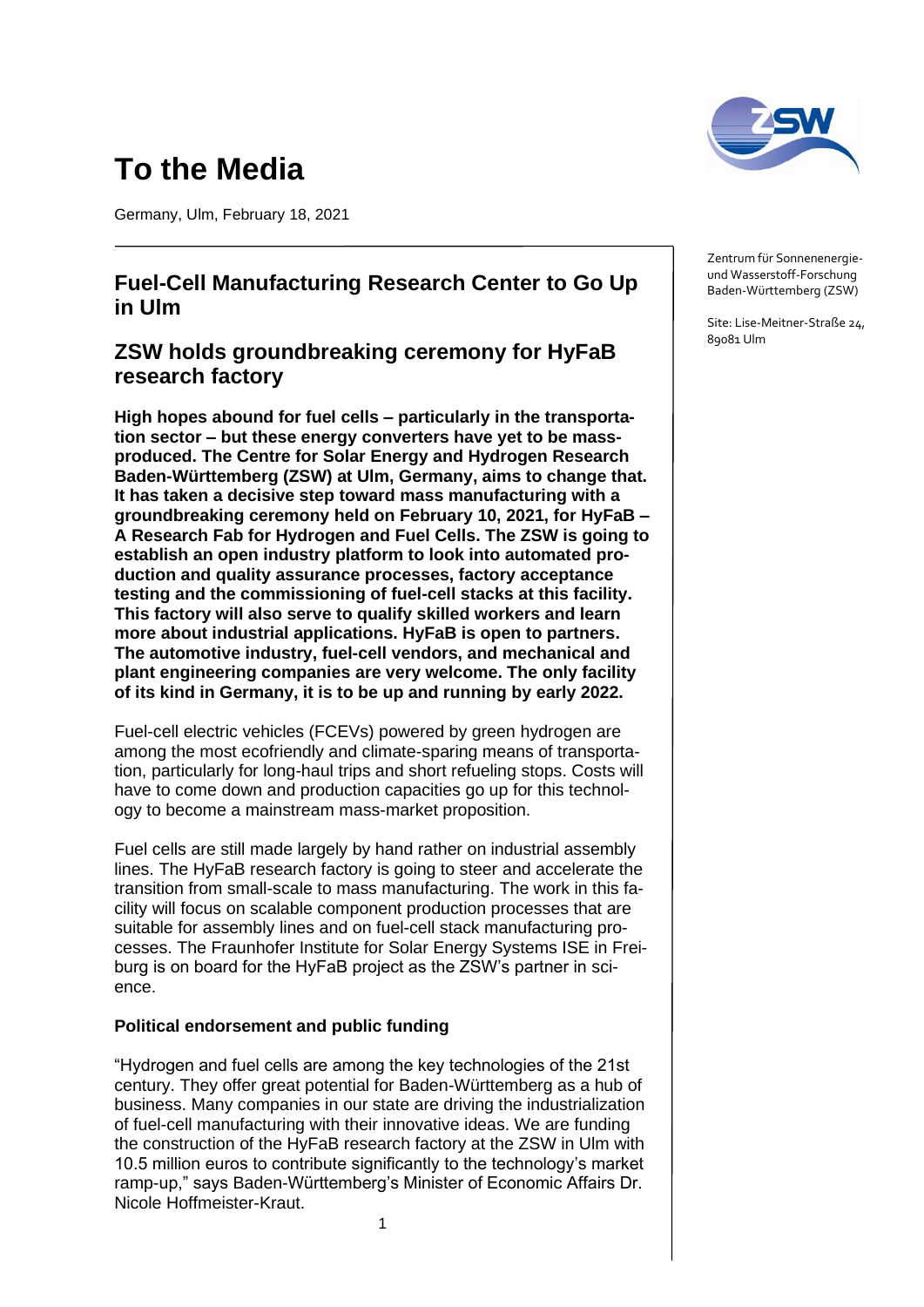

"The HyFaB research factory will be a very important milestone on Baden-Württemberg's path to becoming a leading hub of hydrogen and fuel-cell technology," says Franz Untersteller, the state's Minister for the Environment, Climate and Energy. "We are supporting our companies in the international arena and are doing our part for climate action in many sectors by researching and developing these technologies. Hydrogen is sure to become a key factor over the medium term, especially for climate-friendly industrial manufacturing and for climate-neutral mobility. Our state champions and provides funding for this."

"The ZSW has stood for first-class fuel-cell research for more than 30 years," adds Gunther Czisch, Mayor of Ulm. "Our city is proud of the ZSW and we are delighted to see a new chapter opening here with the construction of the HyFaB research factory. May everyone involved in the commencing construction project enjoy every success. Here's to a punctual start in the first quarter of 2022."

### **A joint effort with the industry**

"HyFaB will provide guidance to help companies get into fuel-cell technology and support their efforts to develop materials, components and manufacturing machinery," says Prof. Dr. Markus Hölzle, a member of the ZSW's Board of Directors and head of the Electrochemical Energy Technologies Division in Ulm, summing up the benefits of the projected research factory. "We are already working with leading fuel-cell manufacturers in Germany and are aware of the industry's urgent needs. The new HyFaB research factory will enable us to pave an even better path to tomorrow's mass fuel-cell manufacturing."

The construction of a new 3,600 m² facility at the ZSW in Ulm commenced with this groundbreaking ceremony. The HyFaB buildings are going up on a lot adjacent to the ZSW's premises at Lise-Meitner-Strasse 24.

#### **Trending towards heavy-duty vehicles**

Fuel cells will soon become the same viable option for heavy-duty vehicles that they are today for passenger cars and buses. One reason is that new EU regulations require carbon emissions from heavy-duty vehicles to come down by 15 percent as of 2025 and by 30 percent as of 2030. The EU aims to achieve climate neutrality and carbon-free mobility by 2050.

Vehicles carrying heavy goods on European roads account for around 25 percent of the entire transportation sector's carbon emissions. The new EU regulation also covers heavy trucks, including 40-ton vehicles, nearly all of which are powered by diesel engines. These long-haul

Zentrum für Sonnenenergieund Wasserstoff-Forschung Baden-Württemberg (ZSW)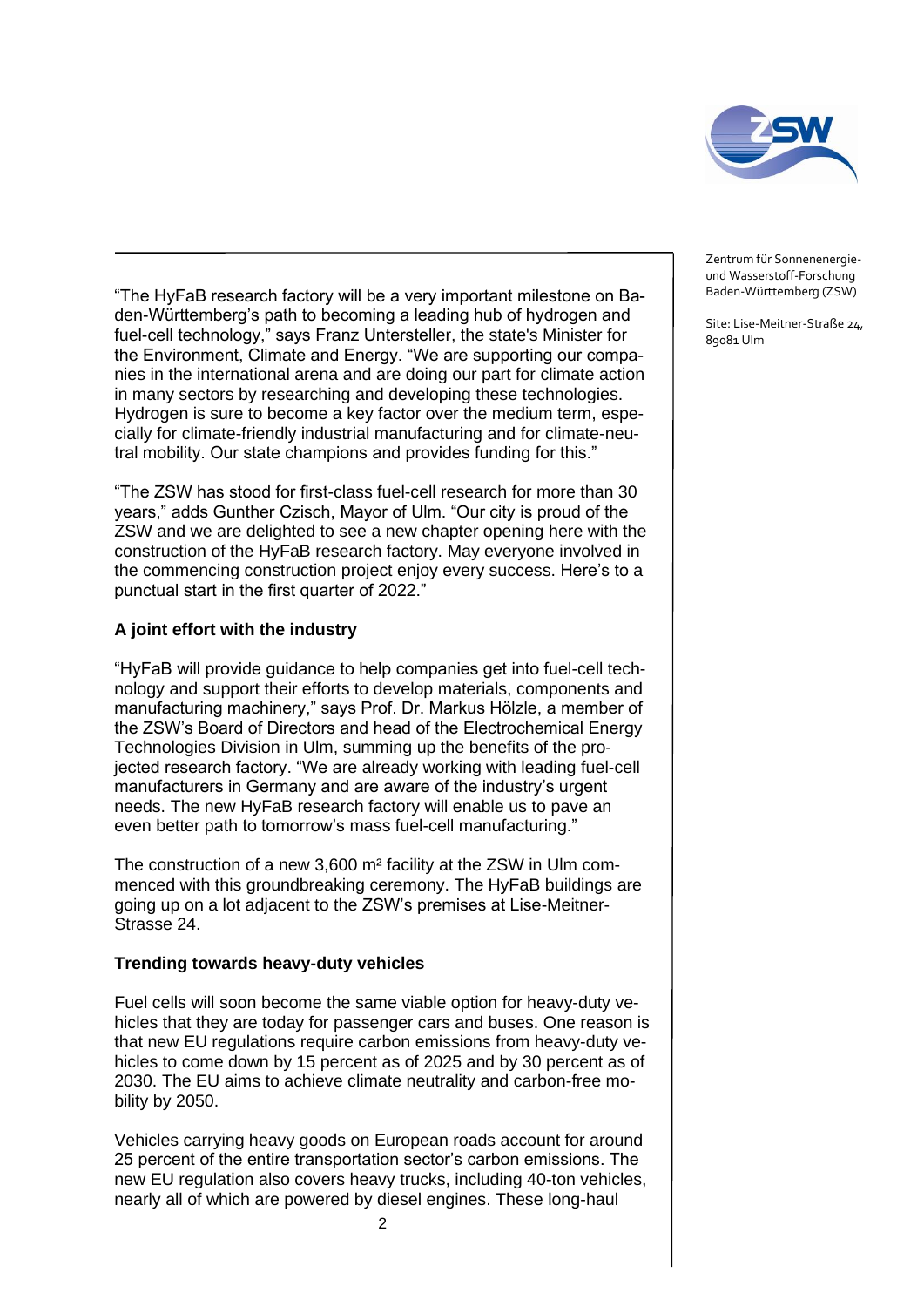

trucks travel far and have to refuel fast. Fuel-cell drives enable both long ranges and short stops – and best off all, they do this with zero emissions. Ulm-based truck manufacturer IVECO is planning to manufacture fuel-cell trucks and start rolling them out as of 2023. Drawing on more than 25 years' experience with fuel cells, Daimler unveiled the Mercedes-Benz GenH2 Truck concept in 2020. Future production models are to have ranges of 1,000 kilometers and more.

#### About ZSW

The Zentrum für Sonnenenergie- und Wasserstoff-Forschung Baden-Württemberg (Centre for Solar Energy and Hydrogen Research Baden-Württemberg, ZSW) is one of the leading institutes for applied research in the areas of photovoltaics, renewable fuels, battery technology, fuel cells and energy system analysis. There are currently around 300 scientists, engineers and technicians employed at ZSW's three locations in Stuttgart, Ulm and Widderstall. In addition, there are 100 research and student assistants.

#### **Media Contacts:**

Tiziana Bosa, Zentrum für Sonnenenergie- und Wasserstoff-Forschung Baden-Württemberg (ZSW) / Centre for Solar Energy and Hydrogen Research, Phone +49 731 9530 601, [tiziana.bosa@zsw-bw.de,](mailto:tiziana.bosa@zsw-bw.de) [www.zsw-bw.de](http://www.zsw-bw.de/)

Axel Vartmann, PR-Agency Solar Consulting GmbH, Phone +49 761 380968-23, [vartmann@solar-consulting.de,](mailto:vartmann@solar-consulting.de) [www.solar-consulting.de](http://www.solar-consulting.de/)



The ZSW is building HyFaB – A Research Fab for Hydrogen and Fuel Cells to develop manufacturing technologies. It will also house Europe's largest non-industrial testing field for fuel-cell stacks. Rendering: ZSW / ZG Architekten

Zentrum für Sonnenenergieund Wasserstoff-Forschung Baden-Württemberg (ZSW)